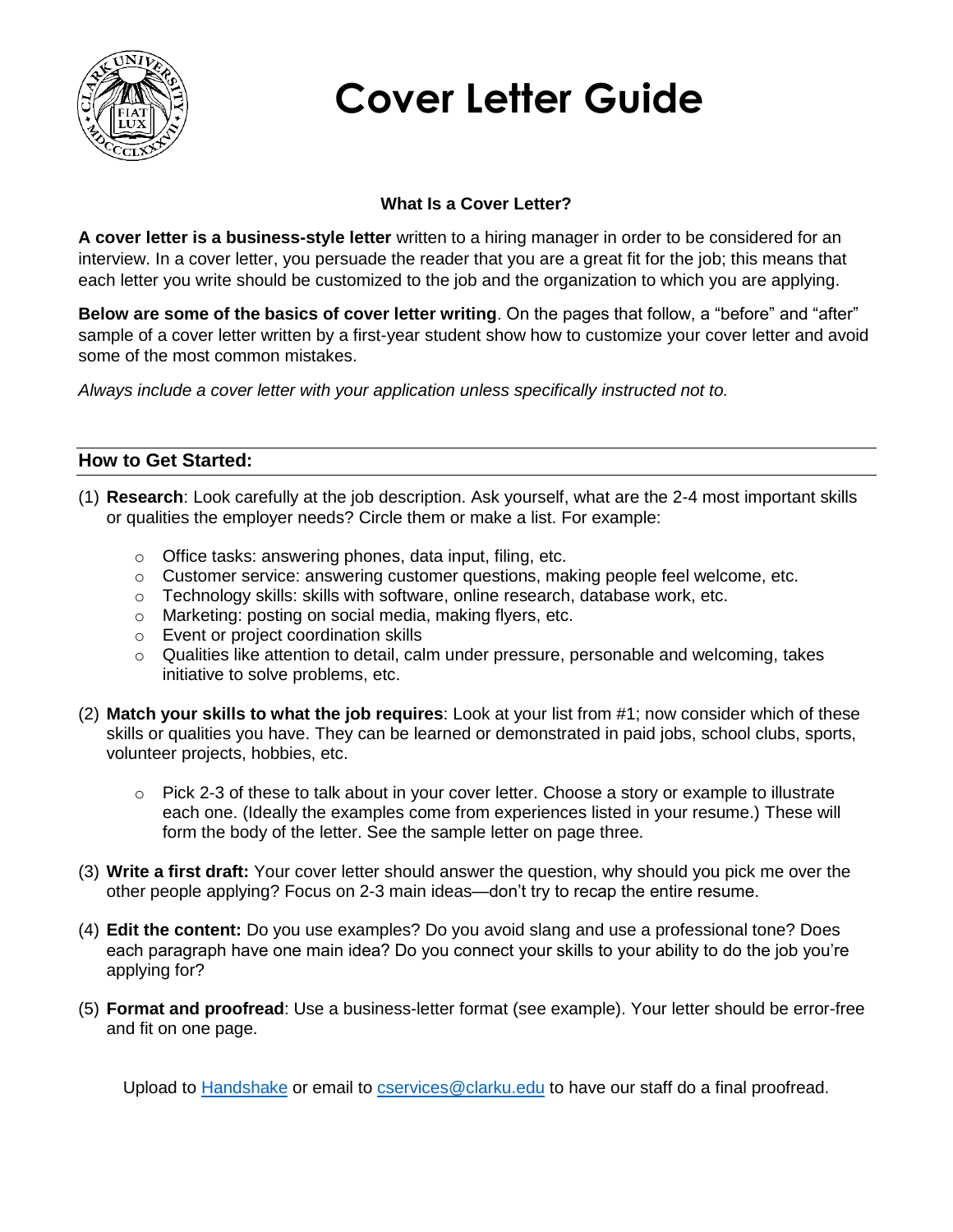## **"Before" Version**

*This cover letter uses a basic business format, but makes a few common mistakes. The revised version on the next page corrects those mistakes and really customizes the letter to the recipient and showcases what the writer (a first-year student) has to offer.* 

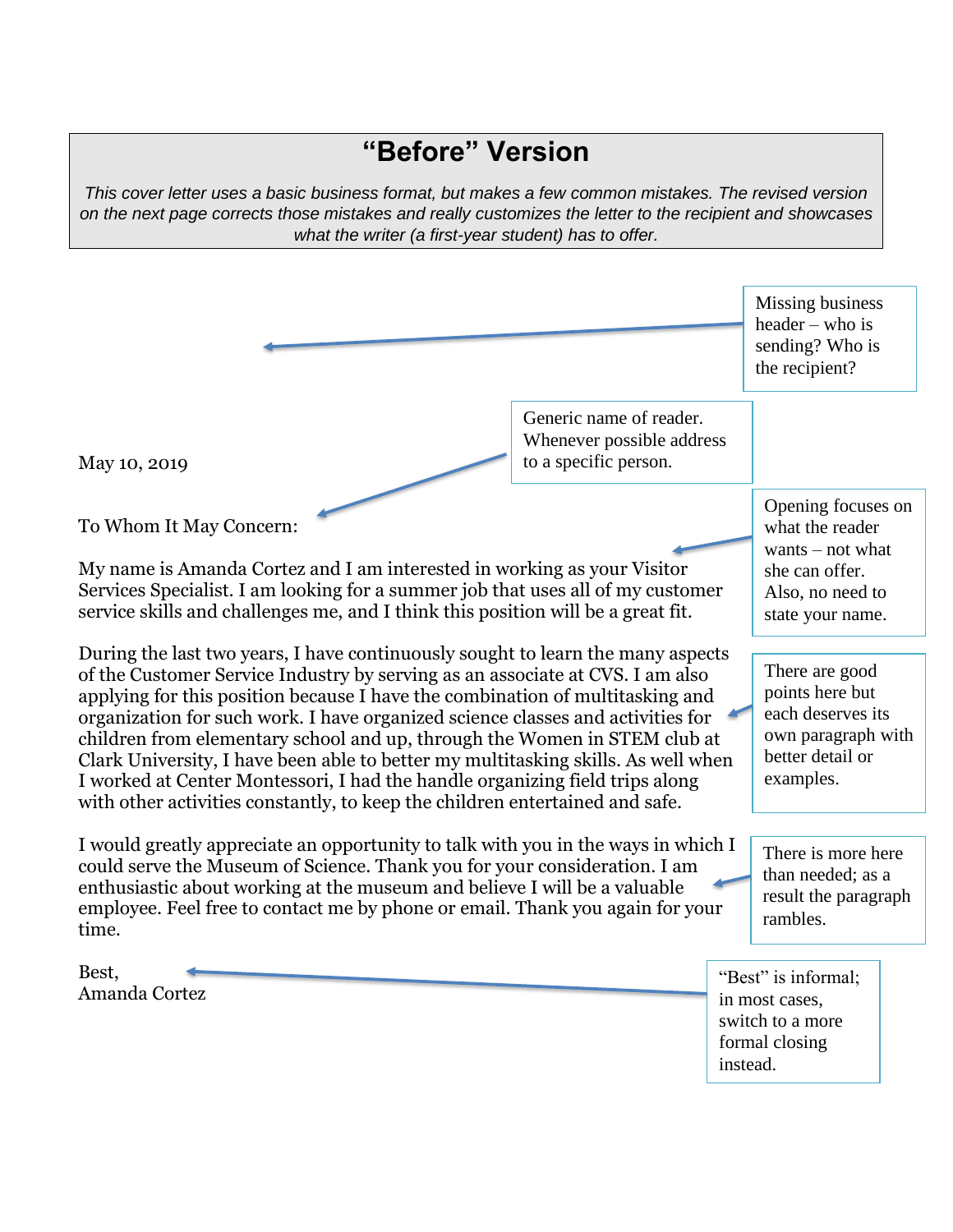## **"After" Version**

*Here is the revised version. Remember, a cover letter is just one page.*

## **AMANDA CORTEZ**

Boston, MA 12345 · 555-555-5555 · AmCortez@clarku.edu

May 10, 2019

Dan Smith Customer Service Manager Museum of Science 1 Science Park Boston, MA 02114

Contact info formatted to match resume Addressed to hiring manager in header and salutation

Dear Dan Smith,

It is with great enthusiasm that I submit my application for the position of Visitor Services Specialist (June 2019-September 2019). As a customer service associate for almost two years now, and having multiple leadership roles on campus, I know my diverse skills and qualifications will make me an asset to the Museum of Science.

I am applying, first, because I believe that I am the kind of self-motivated, highly organized, Visitor Services Specialist you seek. During the last two years, I have continuously sought to learn the many aspects of the customer service industry by serving as an associate at CVS. For example, daily I am tasked with assisting hundreds of customers with an array of different needs, questions, and concerns. I handle most of these customers on my own because I run the front of the store, and I take pride in resolving every customer concern. I believe this experience prepares me well to successfully assist the high volume of visitors I would be helping in the Visitor Services Specialist position.

she offers. Brief and to the point.

Opening paragraph focuses on value

The original body paragraph is now two. Notice: (1) the clear topic sentences, (2) the specific examples, and (3) how she connects her past experience to her ability to do the job she's applying for.

I am also applying for this position because I excel at the combination of multitasking and organization needed for such work. For example, I have

organized and presented science classes and activities for children from elementary school and up, through the Women in STEM club at Clark University. And, when I worked at Summit Montessori, I organized field trips while also planning activities constantly, to keep the children both engaged and safe. As a result, I understand how to engage my audience while also taking care of the behind-the-scenes details that make a program run. If hired for the Visitor Services Specialist position, I would bring this same level of dedication to the Museum of Science, no matter what my task.

Thank you for your consideration. I am enthusiastic about working at the Museum of Science and believe I would be a valuable employee. I would greatly appreciate an opportunity to talk with you about the ways in which I could serve the museum.

Closing thanks the reader and makes a polite request.

| Sincerely,    |  |
|---------------|--|
| Amanda Cortez |  |

More formal closing